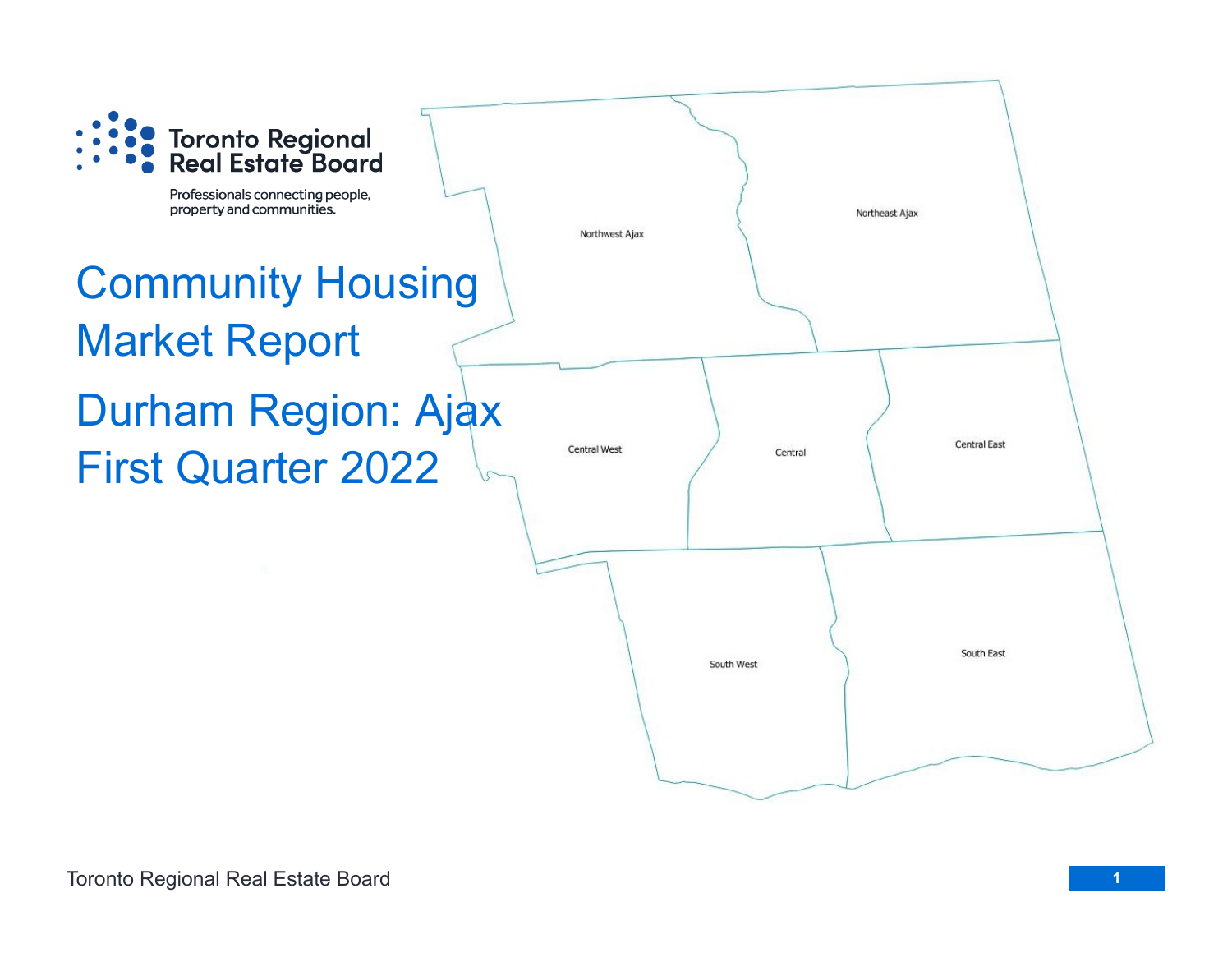### SUMMARY OF EXISTING HOME TRANSACTIONS ALL HOME TYPES, FIRST QUARTER 2022

## AJAX COMMUNITY BREAKDOWN

| <b>Community</b>    | <b>Sales</b> | <b>Dollar Volume</b> | <b>Average Price</b> | <b>Median Price</b> | <b>New Listings</b> | <b>Active Listings</b> | Avg. SP/LP | Avg. DOM |
|---------------------|--------------|----------------------|----------------------|---------------------|---------------------|------------------------|------------|----------|
| Central             | 86           | \$99,309,265         | \$1,154,759          | \$1,123,000         | 142                 | 26                     | 128%       | 6        |
| <b>Central East</b> | 31           | \$36,798,853         | \$1,187,060          | \$1,155,000         | 65                  | 12                     | 123%       |          |
| <b>Central West</b> | 85           | \$113,012,533        | \$1,329,559          | \$1,335,000         | 142                 | 27                     | 129%       | 10       |
| Northeast Ajax      | 71           | \$96,370,885         | \$1,357,336          | \$1.312,000         | 135                 | 37                     | 126%       | 6        |
| Northwest Ajax      | 48           | \$71,687,071         | \$1,493,481          | \$1,427,500         | 78                  | 16                     | 127%       | 6        |
| South East          | 85           | \$97,257,450         | \$1,144,205          | \$1,120,000         | 130                 | 28                     | 128%       | 5        |
| South West          | 51           | \$53,985,372         | \$1,058,537          | \$1,007,000         | 75                  | 12                     | 129%       | 6        |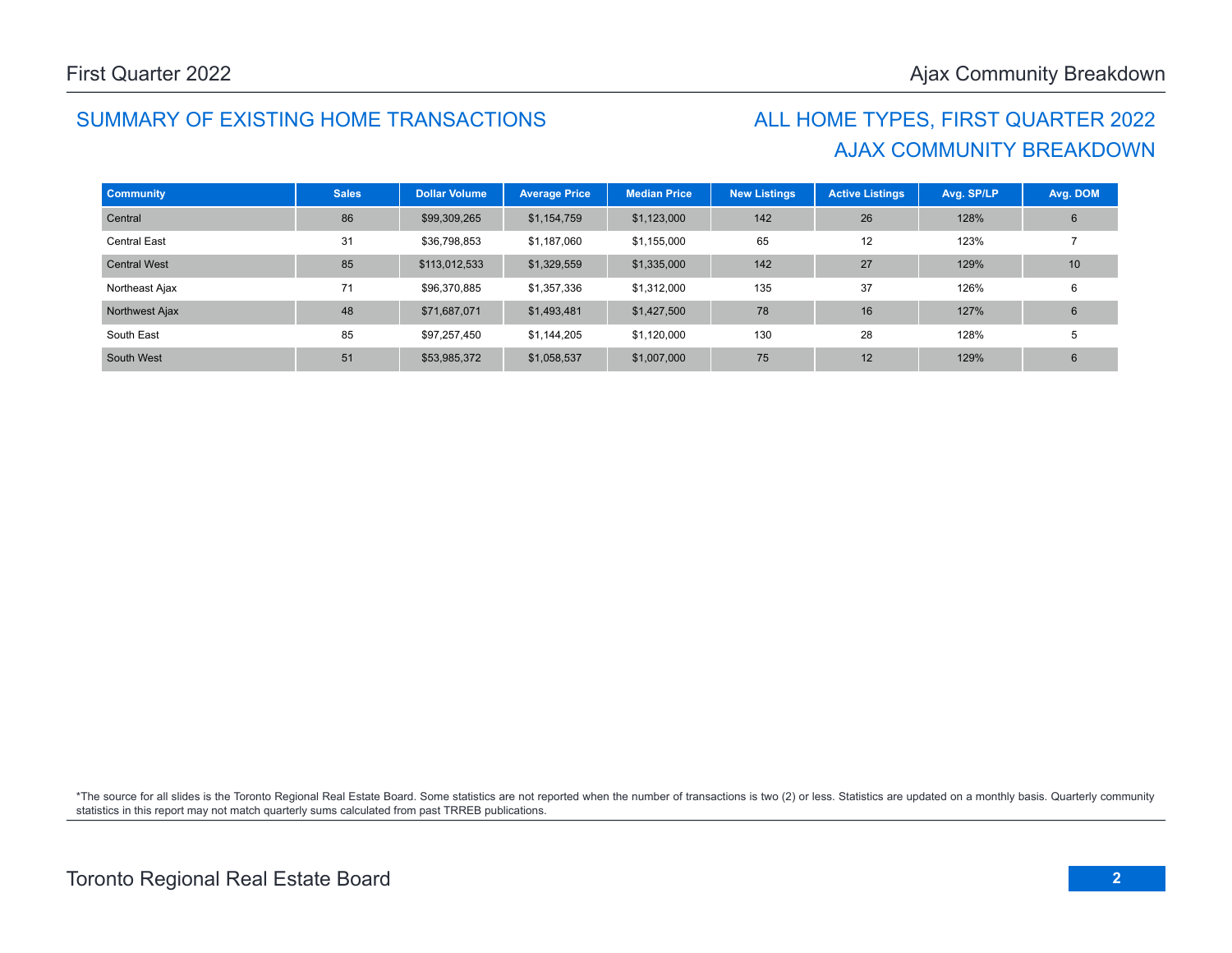

Detached Semi-Detached Att/Row/Twnhouse Condo Townhouse Condo Apartment Other 0 30  $\overline{Q}$  $3\qquad \qquad 0$ 

Average Days on Market\*



#### Average/Median Selling Price (,000s)\*



Sales-to-New Listings Ratio\*



Average Sale Price to List Price Ratio\*

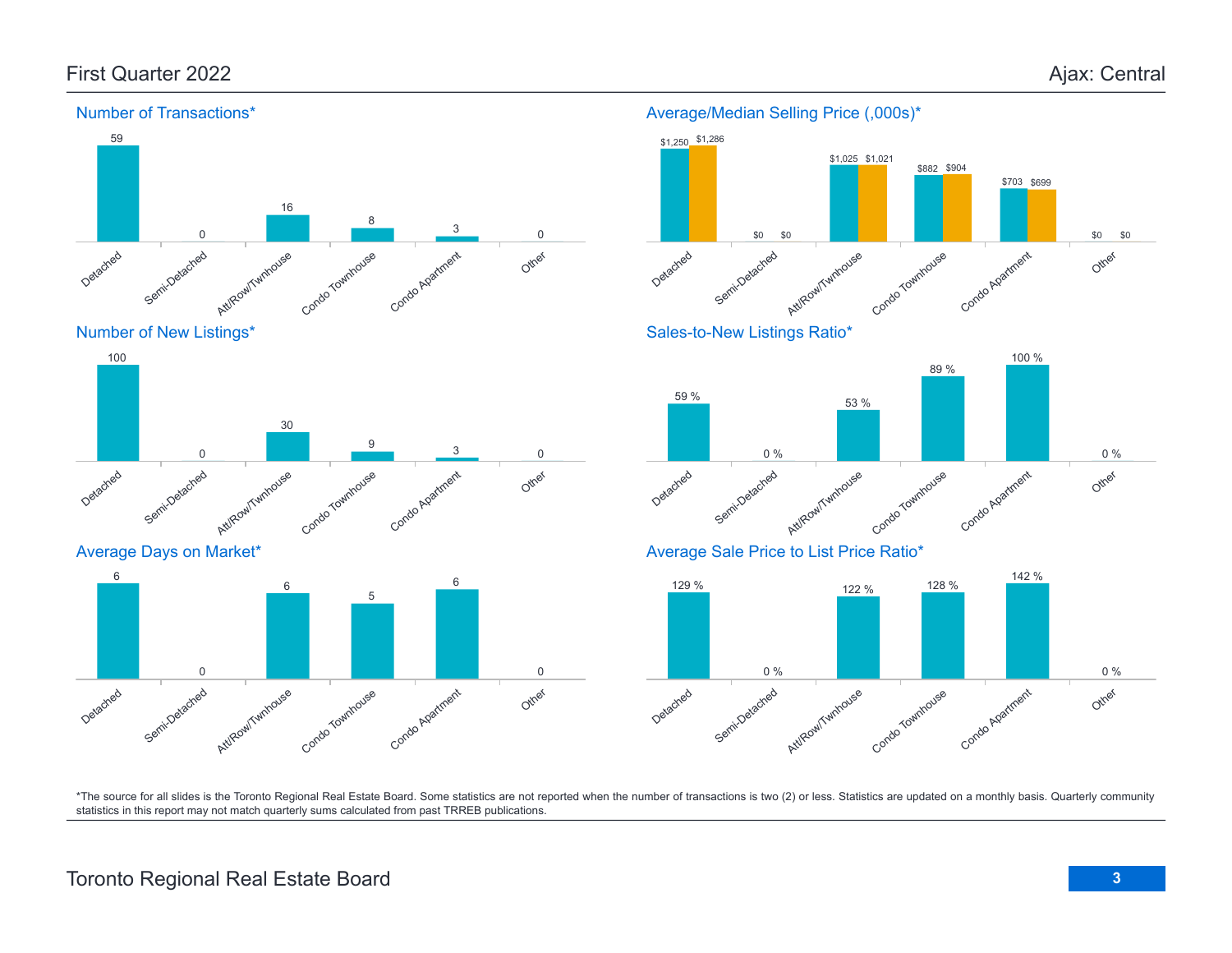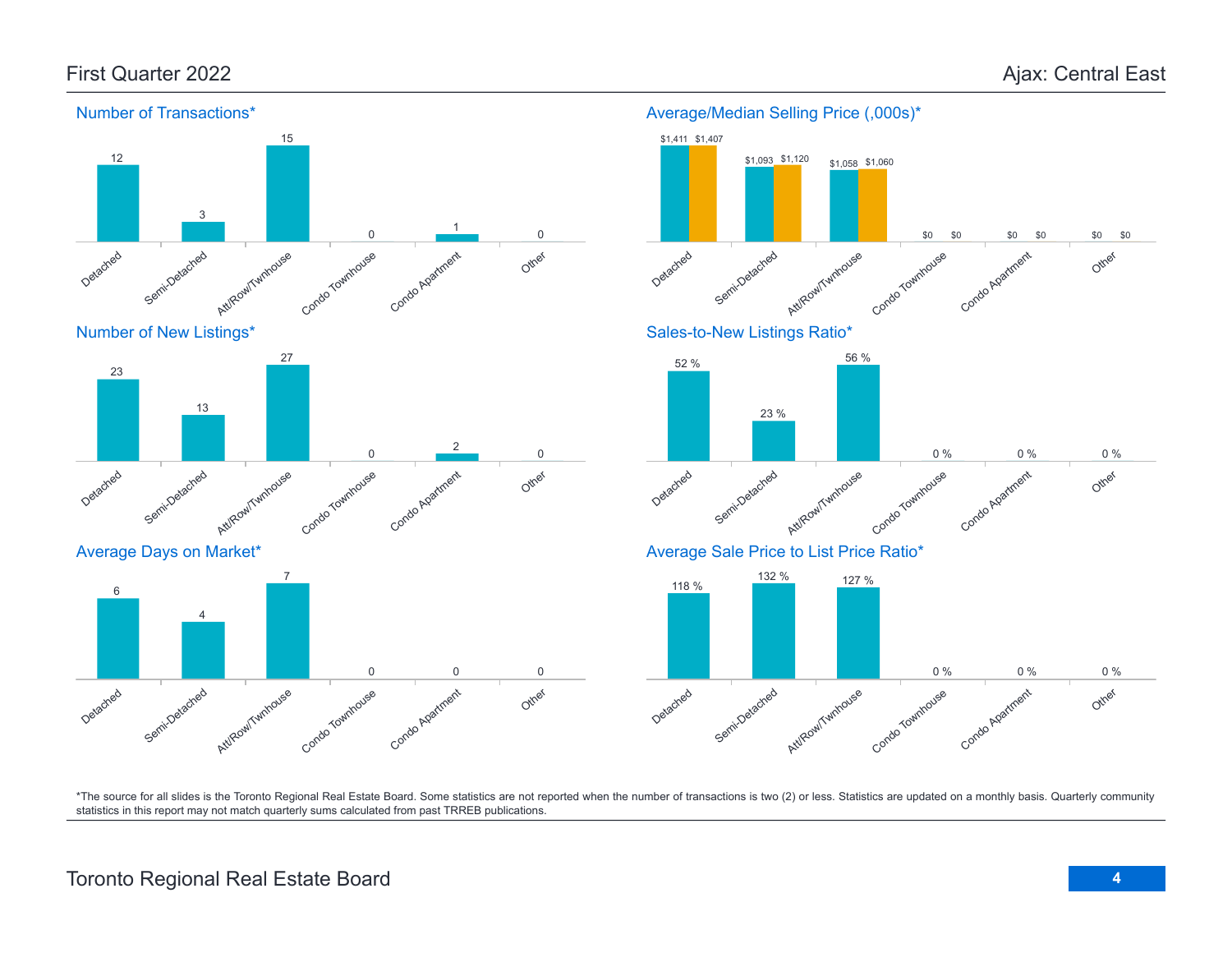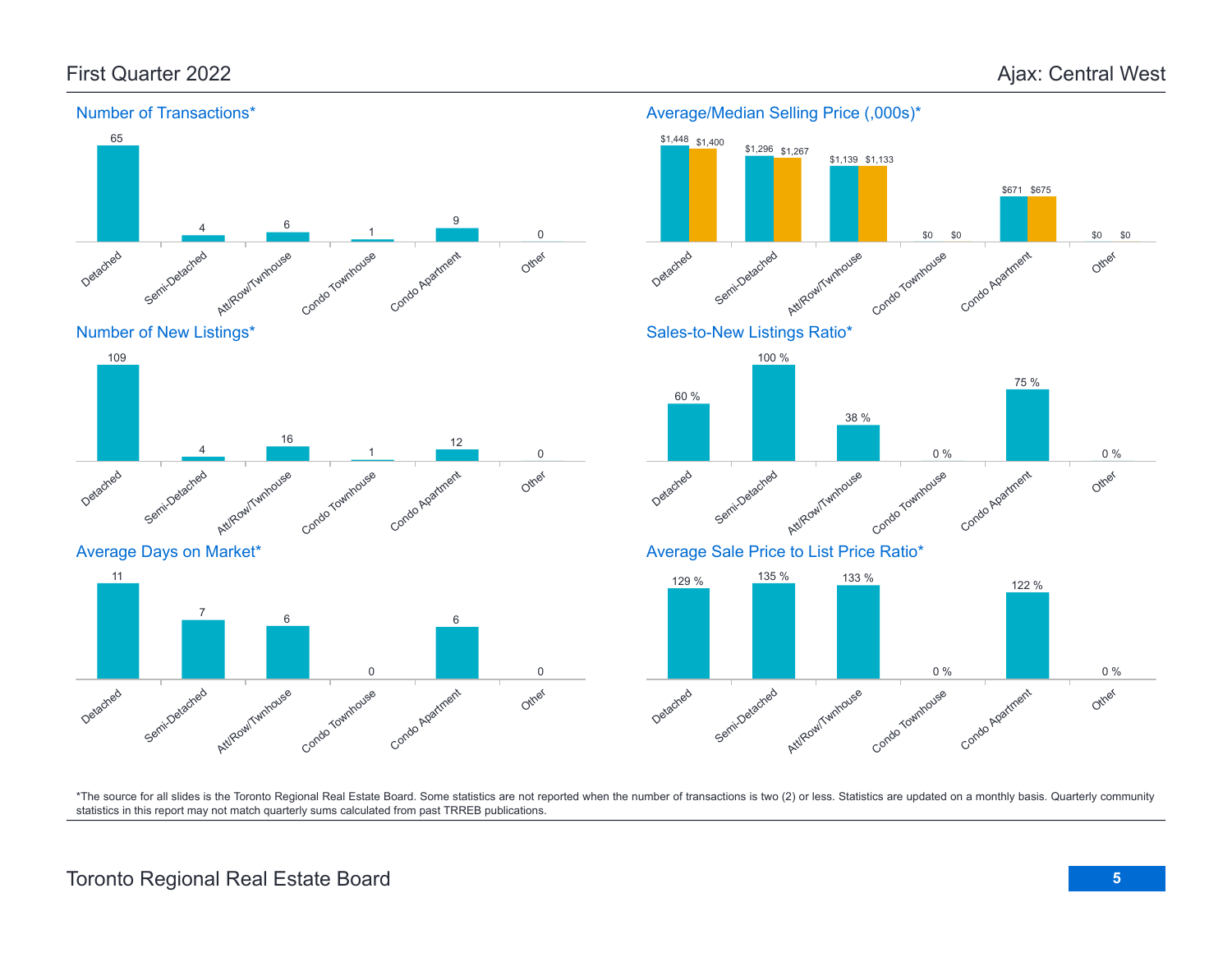

#### Average/Median Selling Price (,000s)\*

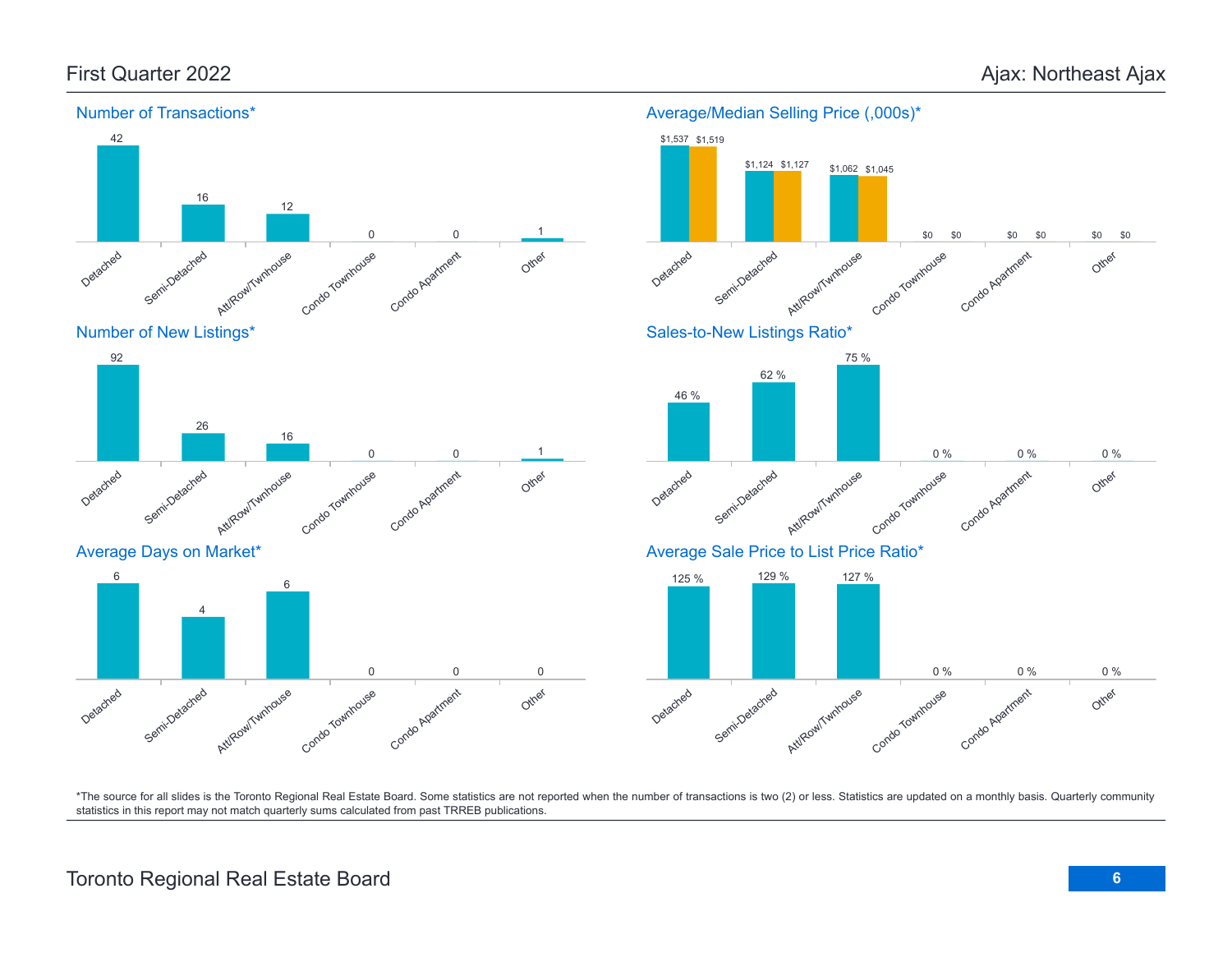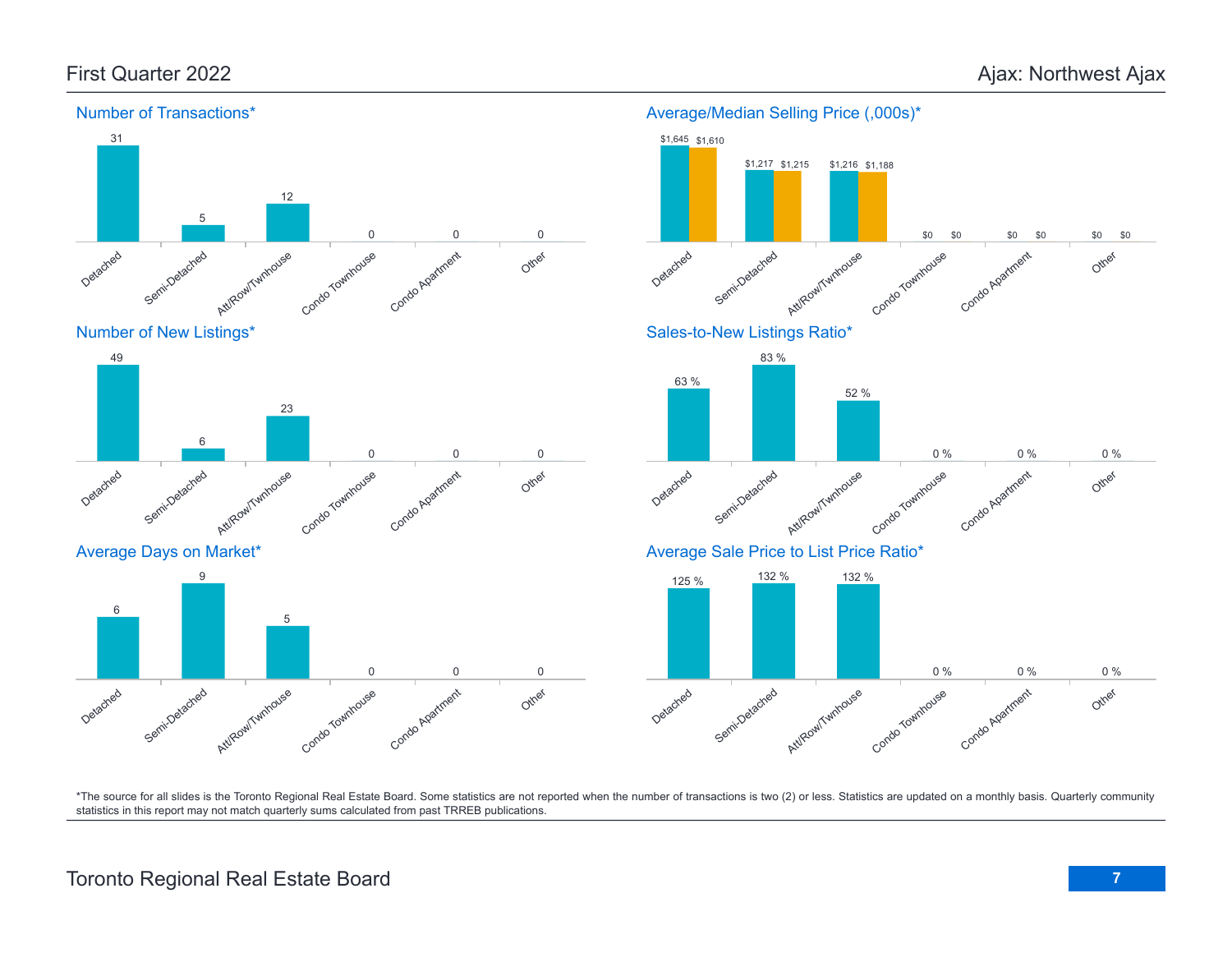

Number of New Listings\*





#### Average/Median Selling Price (,000s)\*